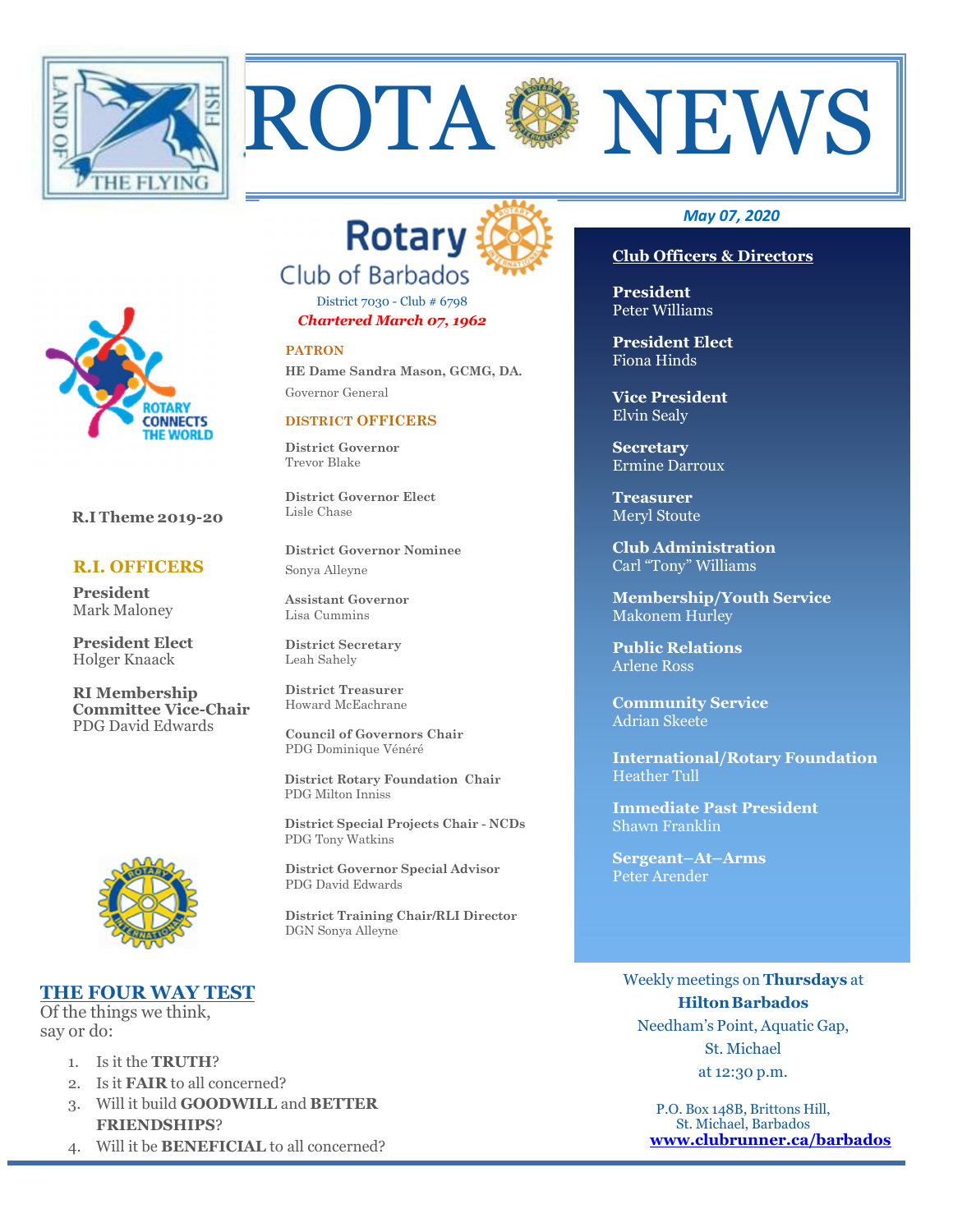**THE ROTARY CLUB OF BARBADOS WELCOMES ALL VISITING ROTARIANS AND GUESTS**   *Mar 07 - Club Charter Date - 1962 - Club # 6798*  **RI THEME: ROTARY CONNECTS THE WORLD** 



# **This week (May 07) will be a Business Meeting**

## **Last Week's Activities - April 30**

#### **Agenda**

*1. Club Forum* 

#### **Matters for Discussion:**

- **Minutes of the September 26, 2019 Forum**
- **Membership & Classification Study**
- Approval of the Revised By-Laws & Constitution
- **Plans for 2020-21—PE Fiona Hinds**
- **Plans for 2021-22—PEE Robin Ford**

## **Housekeeping**

Attendance for Apr 30 - 73%



#### **Let us pray:**

Lord Jesus, you travelled through towns and villages "curing every disease and illness." At your command, the sick was made well. Come to our aid now, in the midst of the global spread of the Coronavirus, that we may experience your healing love.

Heal those who are sick with the virus. May they regain their strength and health.

Heal us from fear, which prevents nations from working together and neighbours from helping one another.

Heal us from pride, which can make us claim immunity to a disease that knows no borders, no race, class or creed.

Be with us as we conduct this club forum, give us the wisdom to make good decisions that can lead to sustainable results for us and for those whom we serve. Steer our intentions to align with Your righteous will.

Remind us of Your faithful provision and restore our faith in the ultimate triumph, of the plans you have for us. **We ask these things in Jesus name. Amen** 

# **Rotary Club of Barbados - Forum Meeting Notes**

- 1. Opening of meeting by President Peter Williams with announce**ments.**
- 2. Review of **Club By-Laws and Constitution** and proposed changes by **PDG Tony Watkins** — Adoption of a standard club constitution based on the RI template from 2019. This revised document will be circulated to members after having been approved by all members at the meeting. The club By-Laws were last approved in 2012. New amendments were made and shown to all members via the Zoom platform.

**PP Alex McDonald** – raised a question on quorum wording section (6) under Article 13 was also queried for wording used.

PP Shawn Franklin - queried Article 1 definitions used.

**Dir. Heather Tull** – raised a point on Article 13 based orientation, asking for inclusion of two past presidents into orientation meeting for new members.

**PE Fiona J. Hinds –** raised a point on Article 3, Section (1) that the language used should be similar in the By-laws as in the Constitution to avoid the potential for a clash of language and definitions in the future. Also, to review the wording used under Article 7, for Electronic voting within online meetings.

**PP Ron Davis** – Article 12 Finances, some wording from this section may need to be placed in the Finance Trust document and not in the Finance articles.

Zahir Jackson (Rotaract Club of Barbados) - Raised a point of clarifying an Immediate past president role as they are not classified as an officer of the club in the By-laws. Also looking at the Membership section for the club, Zahir questioned why Rotaract, Interact and Early Act Clubs documentation was encompassed into this section and not under the Youth Service Committee section within the By-laws.

Rtn. Anthony Shaw - addressing Article 3, Election of Directors and Officers. The point was raised that as a Treasurer is not defined as a Director, and they should be included in this section. A recommended change is to amend the wording of the section to read along the lines of, "A member of the Board" instead of "Director".

**Kareem French (President of Rotaract Club of Barbados)** Examining the Membership Section  $-$  No noted language contained in the section for Rotaractors transitioning from Rotaract to Rotary club. Questioned if there was a need for any policy for that.

**Board Report Presentation** – By President Peter Williams This report was presented to the membership, with the interjection by the respective Directors on their respective components with the reports.

PEE Robin Ford - Presentation on Water Tanks for Secondary Schools in Barbados.

**PE Fiona Hinds** – Presentation on Vision 2020 and Beyond. The Vision is on opening opportunities for our children in the coming Rotary year.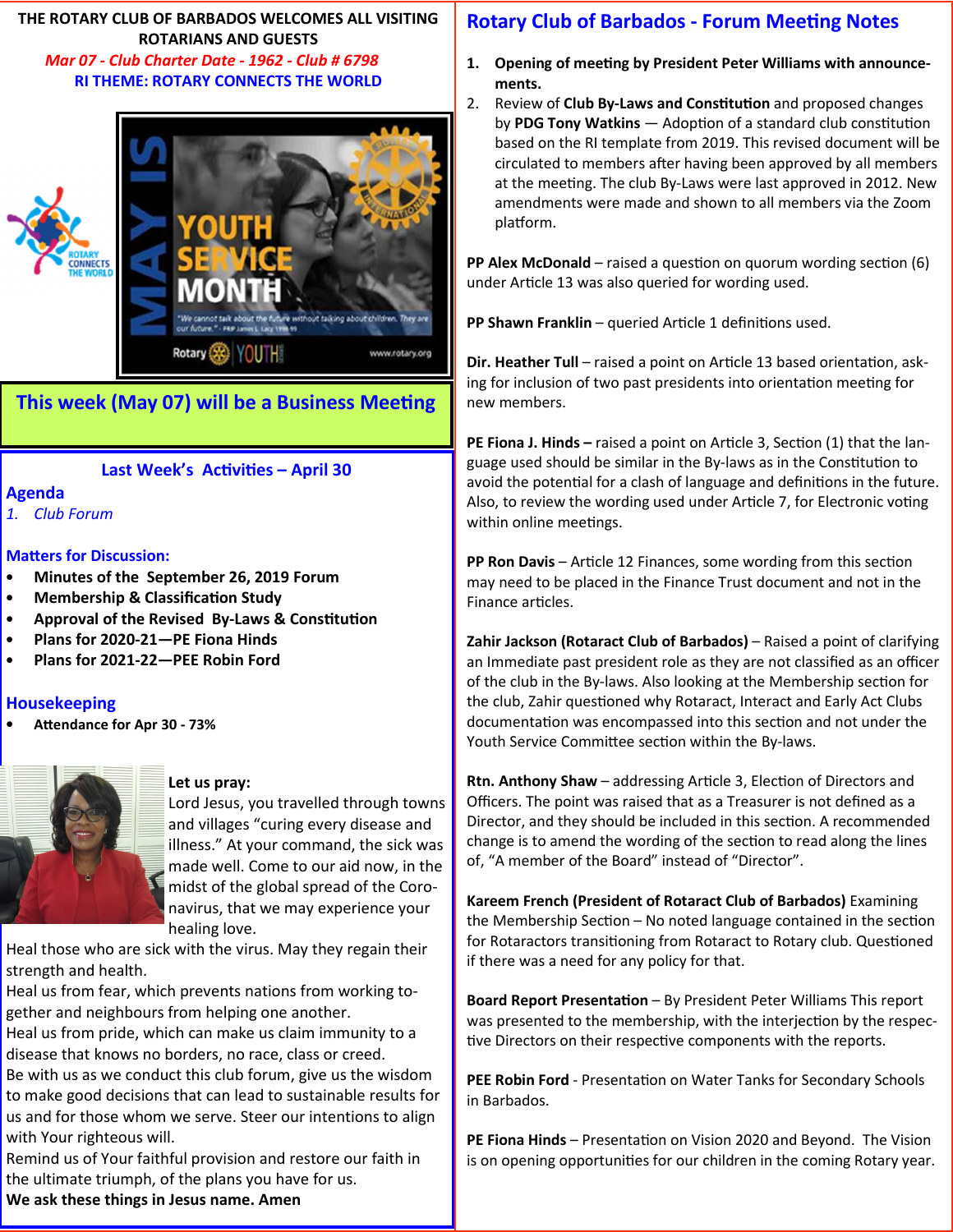



The **COVID-19 Essentials** initiative is reaching hundreds of our fellow Barbadians who have lost their jobs due to the pandemic.

To recap — The Rotary Club of Barbados, through its charitable fund, Rotary Trust Fund Projects Inc., has partnered with likeminded citizens led by Monique Archer, to mobilize the distribution of essential food items and supplies to support Barbadians most impacted economically by the Covid-19 pandemic.

To date, the initiative has received \$308,000 and has obtained commitments for a further \$86,000. Suppliers have also donated food items to the effort. A warehouse has been set up to receive, store the goods and pack the hampers. Rotarians and Rotaractors have volunteered many hours and by the end of this week 600 hampers would have been delivered to the Salva tion Army.

The organizing committee continues to hold weekly virtual meetings to monitor progress and address issues as they arise. We anticipate ramping up deliveries, but will continue to restrict the number of persons in the warehouse to maintain adequate social distancing.

As a reminder, Rotarians who wish to contribute to the inia tive can make the donation to the Rotary Trust Fund Projects Inc. at the following bank account.

**Account Name:** Rotary Trust Fund Projects **Address:** 61 Grand View Cliffs, The Mount, St. George **Bank: Scotiabank, Broad Street, Bridgetown Bank Branch #:** 40055 **Account Number:** 9008685

You can execute a bank to bank transfer from your account direct to the account. You will need to provide details of the transfer as it does not always show on the statement and the bank does not provide notification. Rotarians donating \$200 or more and who wish to utilize the donation as a tax deduction will need to inform PP Ron so that he can upload the information to your BRA TAMIS account. Details should be sent via email to PP Ron Davis at *ron@luxecaribbeanproperties.com*.

Thanks to all those Rotarians and Rotaractors who are volunteering there time to support the effort.

**https://www.facebook.com/pg/Rotary-Club-of-Barbados-RCOB-914553221970657/posts/?ref=page\_internal** 



# **E-Transfer Details for Club's Bank Accounts**

**The Rotary Club of Barbados maintains two accounts at Scotiabank, Broad Street, Bridgetown. They are the General Account, and the Trust Fund Projects account. The latter account is maintained in the name of the Trust which is: The Rotary Trust Fund Projects Inc.** 

**As a general rule of thumb all payments for special projects, fund rais**ing activities, etc. should be made to the Trust Fund account, while normal club activities such as dues, payment for Rotary merchandise, **etc. should be made to the General Account. The following are the details that should be provided to your bank in making electronic (online) bank transfers:** 

## **BOTH ACCOUNTS**

**Branch Name: Broad Street Transit Number: 40055 Bank ABA Number: 000000003** 

**Bank Name:** The Bank of Nova Scotia (Scotiabank) **Branch Address: Broad Street, Bridgetown** 

## **GENERAL ACCOUNT**

**Account Number: 009008684 Contact Person: Club Treasurer** 

Account Address: P.O. Box 148B Brittons Hill, St Michael

#### **TRUST FUND PROJECTS**

**Account Number: 009008685 Contact Person: PP Ron Davis** 

**Account Address: 61 Grand View Cliffs, The Mount, St. George** 

**When a transfer is made to either account, please provide details to the Contact Person in one of the following forms:** 

- (a) Copy of the originating bank's transfer payment receipt and **name of sender; or**
- **(b) Email advising name of sender, amount of transfer, date of transfer.**

**This information is vital to allow tracking and matching of the transfer to the deposit on the bank statement.**